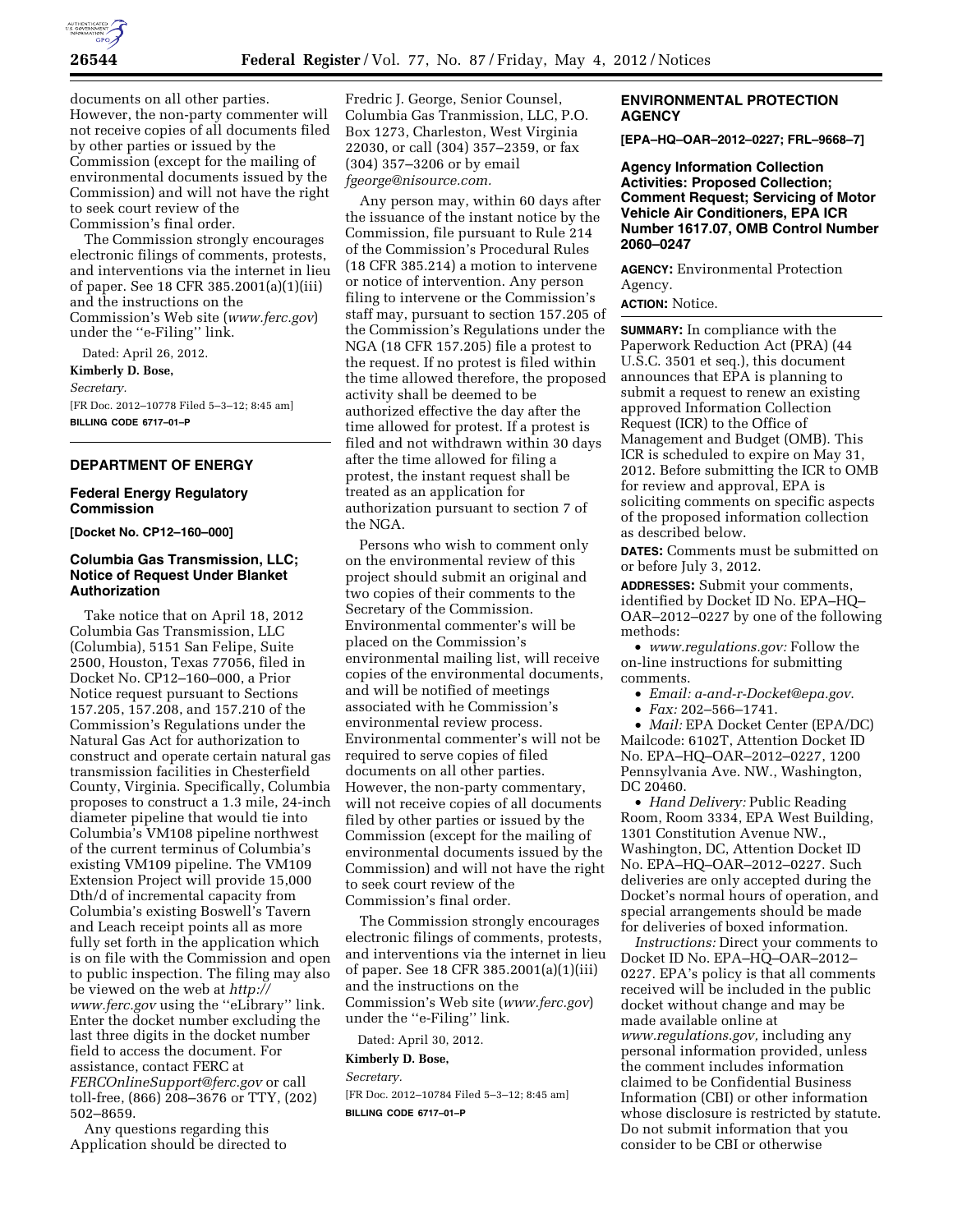protected through *[www.regulations.gov](http://www.regulations.gov)*  or email. The *[www.regulations.gov](http://www.regulations.gov)* Web site is an ''anonymous access'' system, which means EPA will not know your identity or contact information unless you provide it in the body of your comment. If you send an email comment directly to EPA without going through *[www.regulations.gov](http://www.regulations.gov)* your email address will be automatically captured and included as part of the comment that is placed in the public docket and made available on the Internet. If you submit an electronic comment, EPA recommends that you include your name and other contact information in the body of your comment and with any disk or CD–ROM you submit. If EPA cannot read your comment due to technical difficulties and cannot contact you for clarification, EPA may not be able to consider your comment. Electronic files should avoid the use of special characters, any form of encryption, and be free of any defects or viruses.

#### **FOR FURTHER INFORMATION CONTACT:**

Yaidi Cancel, Stratospheric Protection Division, Office of Atmospheric Programs, (MC 6205J), Environmental Protection Agency, 1200 Pennsylvania Ave. NW., Washington, DC 20460; telephone number: (202) 343–9512; fax number: (202) 343 2338; email address: *[cancel.yaidi@epa.gov](mailto:cancel.yaidi@epa.gov)*.

## **SUPPLEMENTARY INFORMATION:**

# **How can I access the docket and/or submit comments?**

EPA has established a public docket for this ICR under Docket ID No. EPA– HQ–OAR–2012–0227, which is available for online viewing at *[www.regulations.gov,](http://www.regulations.gov)* or in person viewing at the Air Docket in the EPA Docket Center (EPA/DC), EPA West, Room 3334, 1301 Constitution Ave. NW., Washington, DC. The EPA/DC Public Reading Room is open from 8:30 a.m. to 4:30 p.m., Monday through Friday, excluding legal holidays. The telephone number for the Reading Room is 202–566–1744, and the telephone number for the Air Docket is 202–566– 1744.

Use *[www.regulations.gov](http://www.regulations.gov)* to obtain a copy of the draft collection of information, submit or view public comments, access the index listing of the contents of the docket, and to access those documents in the public docket that are available electronically. Once in the system, select ''search,'' then key in the docket ID number identified in this document.

## **What information is EPA particularly interested in?**

Pursuant to section  $3506(c)(2)(A)$  of the PRA, EPA specifically solicits comments and information to enable it to:

(i) Evaluate whether the proposed collection of information is necessary for the proper performance of the functions of the Agency, including whether the information will have practical utility;

(ii) evaluate the accuracy of the Agency's estimate of the burden of the proposed collection of information, including the validity of the methodology and assumptions used;

(iii) enhance the quality, utility, and clarity of the information to be collected; and

(iv) minimize the burden of the collection of information on those who are to respond, including through the use of appropriate automated electronic, mechanical, or other technological collection techniques or other forms of information technology, e.g., permitting electronic submission of responses. In particular, EPA is requesting comments from very small businesses (those that employ less than 25 people) on examples of specific additional efforts that EPA could make to reduce the paperwork burden for very small businesses affected by this collection.

# **What should I consider when I prepare my comments for EPA?**

You may find the following suggestions helpful for preparing your comments:

1. Explain your views as clearly as possible and provide specific examples.

2. Describe any assumptions that you used.

3. Provide copies of any technical information and/or data you used that support your views.

4. If you estimate potential burden or costs, explain how you arrived at the estimate that you provide.

5. Offer alternative ways to improve the collection activity.

6. Make sure to submit your comments by the deadline identified under **DATES**.

7. To ensure proper receipt by EPA, be sure to identify the docket ID number assigned to this action in the subject line on the first page of your response. You may also provide the name, date, and **Federal Register** citation.

## **What information collection activity or ICR does this apply to?**

*Affected entities:* Entities potentially affected by this action are new and old motor vehicle dealers, motor vehicle air conditioning service stations, general automotive repair shops, and automotive repair shops not elsewhere classified.

*ICR numbers:* EPA ICR No. 1617.07, OMB Control No. 2060–0247.

*ICR status:* This ICR is currently scheduled to expire on May 31, 2012. An Agency may not conduct or sponsor, and a person is not required to respond to, a collection of information, unless it displays a currently valid OMB control number. The OMB control numbers for EPA's regulations in title 40 of the CFR, after appearing in the **Federal Register**  when approved, are listed in 40 CFR part 9, are displayed either by publication in the **Federal Register** or by other appropriate means, such as on the related collection instrument or form, if applicable. The display of OMB control numbers in certain EPA regulations is consolidated in 40 CFR part 9.

*Abstract:* Section 609 of the Clean Air Act Amendments of 1990 (Act) provides general guidelines for motor vehicle air conditioning (MVAC) refrigerant handling and MVAC servicing. It states that ''no person repairing or servicing motor vehicles for consideration may perform any service on a motor vehicle air conditioner involving the refrigerant for such air conditioner without properly using approved refrigerant recovery and/or recovery and recycling equipment (hereafter referred to as ''refrigerant handling equipment'') and no such person may perform such service unless such person has been properly trained and certified.''

In 1992, EPA developed the initial regulations under section 609 that were published in 57 FR 31242, and codified at 40 CFR Subpart B (§ 82.30 *et seq.*). The information required to be collected under the Section 609 regulations is currently approved for use through May 31, 2012. This statement is submitted to justify an extension of the approval of use of this information. Pursuant to new requirements under the Paperwork Reduction Act, a notice was published in the **Federal Register** on June 9, 2008 (73 FR 32570), announcing the intent to extend the renewal of this Information Collection Request and requesting comment on the renewal. Descriptions of the recordkeeping and reporting requirements mandated by section 609 and delineated in 40 CFR 82 subpart B are summarized below in this section.

*Approved Refrigerant Handling Equipment:* In accordance with Section 609(b)(2)(A), 40 CFR 82.36 requires that refrigerant handling equipment be certified by EPA or independent standards testing organization. Certification standards are particular to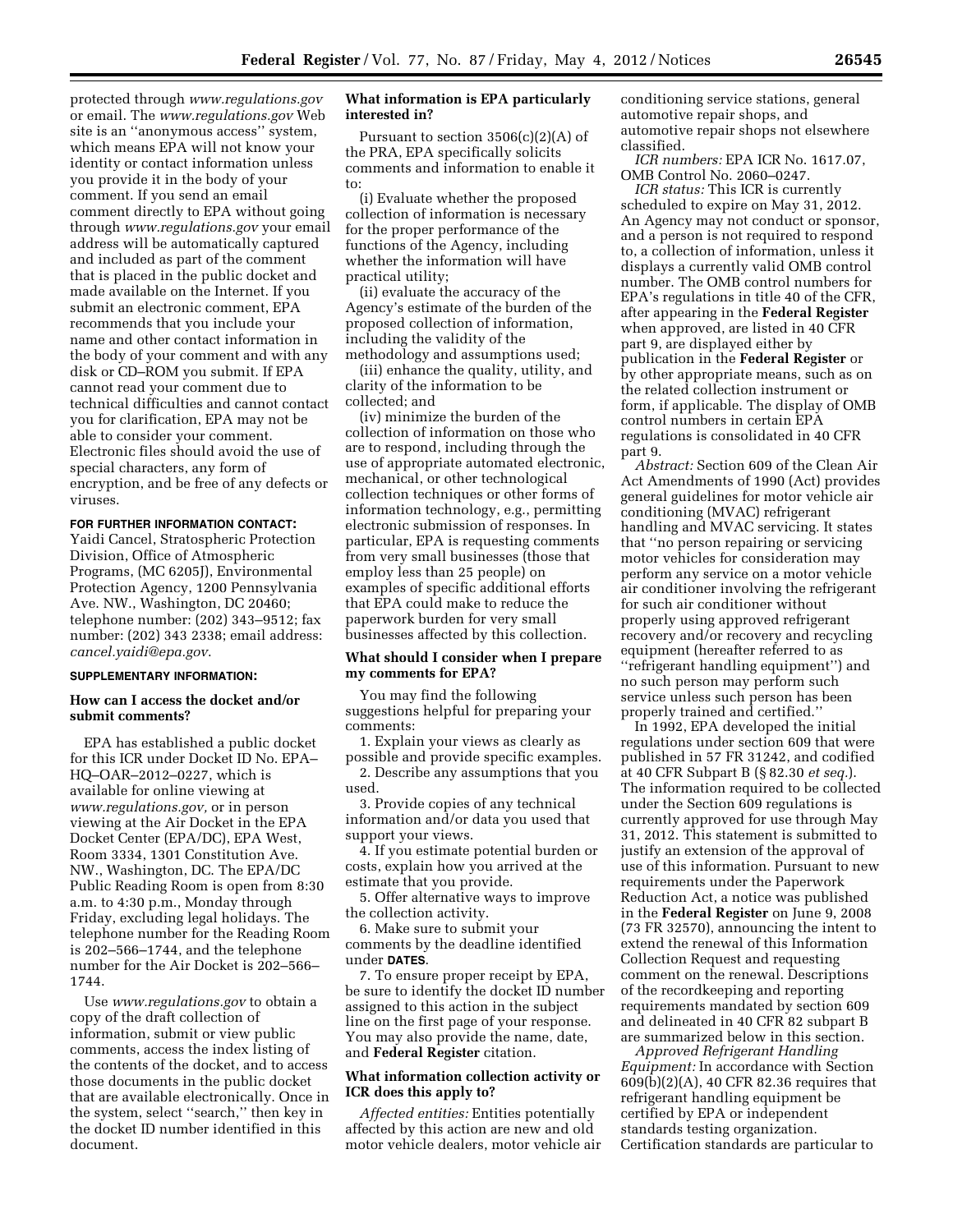the type of equipment and the refrigerant to be recovered, and must be consistent with the Society of Automotive Engineers (SAE) standards for MVAC equipment.

*Approved independent standards testing organizations:* Section 609(b)(2)(A) of the Act requires independent laboratory testing of refrigerant handling equipment to be certified by EPA. The Stratospheric Protection Division (SPD) requires independent laboratories to submit an application that documents: The organization's capacity to accurately test equipment compliance with applicable standards consistent with the SAE standards for handling refrigerant, an absence of conflict of interest or financial benefit based on test outcomes, and an agreement to allow EPA access to verify application information. Once an independent laboratory has been approved by EPA, the application is kept on file in the SPD. Two laboratories—Underwriters Laboratories Inc. and ETL Testing Laboratories—are currently approved to test refrigerant handling equipment. EPA does not anticipate that any organizations will apply to EPA in the future to become approved independent standards testing organizations. Therefore, annual hours and costs related to information submitted by these organizations have been eliminated.

*Technician training and certification:*  According to Section 609(b)(4) of the Act, automotive technicians are required to be trained and certified in the proper use of approved refrigerant handling equipment. Programs that perform technician training and certification activities must apply to the SPD for approval by submitting verification that its program meets EPA standards. The information requested is used by the SPD to guarantee a degree of uniformity in the testing programs for motor vehicle service technicians.

Due to rapid developments in technology, the Agency requires that each approved technician certification program conducts periodic reviews and updates of test material, submitting a written summary of the review and program changes to EPA every two years. After the test has been approved by EPA, a hard copy remains on file with SPD. Currently, 19 testing programs are approved by EPA to train technicians in the proper use of refrigerant handling equipment. Five of these programs are designed specifically for individual company's own employees.

*Certification, reporting and recordkeeping:* To facilitate enforcement under Section 609, EPA developed

several recordkeeping requirements codified at 40 CFR 82.42(b). All required records must be retained on-site for a minimum of three years, unless otherwise indicated.

According to Section 609(c) of the Act states that by January 1, 1992, no person may service any motor vehicle air conditioner without being properly trained and certified, nor without using properly approved refrigerant handling equipment. The regulation at 40 CFR 82.42(a) states that by January 1, 1993, each service provider must have submitted to EPA on a one-time basis a statement signed by the owner of the equipment or another responsible officer that provides the name of the equipment purchaser, the address of the service establishment where the equipment will be located, the manufacturer name, equipment model number, date of manufacture, and equipment serial number. The statement must also indicate that the equipment will be properly used in servicing motor vehicle air conditioners and that each individual authorized by the purchaser to perform service is property trained and certified. The information is used by EPA to verify compliance with Section 609 of the Act.

Any person who owns approved refrigerant handling equipment must maintain records of the name and address of any facility to which refrigerant is sent. Additionally, any person who owns approved refrigerant handling equipment must retain records for a minimum of three years demonstrating that all persons authorized to operate the equipment are certified technicians.

Finally, any person who sells or distributes a class I or class II refrigerant that is in a container of less than 20 pounds must verify that the purchaser is a properly trained and certified technician, unless the purchase of small containers is for resale only. In that case, the seller must obtain a written statement from the purchaser that the containers are for resale only, and must indicate the purchaser's name and business address. When a certified technician purchases small containers of refrigerant for servicing motor vehicles, the seller must have a reasonable basis for believing the accuracy of the information presented by the purchaser. In all cases, the seller must display a sign where sales occur that states the certification requirements for purchasers.

*Burden Statement:* The annual public reporting and recordkeeping burden for this collection of information is estimated to average 0.13 hours per response. Burden means the total time,

effort, or financial resources expended by persons to generate, maintain, retain, or disclose or provide information to or for a Federal agency. This includes the time needed to review instructions; develop, acquire, install, and utilize technology and systems for the purposes of collecting, validating, and verifying information, processing and maintaining information, and disclosing and providing information; adjust the existing ways to comply with any previously applicable instructions and requirements which have subsequently changed; train personnel to be able to respond to a collection of information; search data sources; complete and review the collection of information; and transmit or otherwise disclose the information.

The ICR provides a detailed explanation of the Agency's estimate,

which is only briefly summarized here: *Estimated total number of potential respondents:* 52,721.

*Frequency of response:* On occasion. *Estimated total average number of* 

*responses for each respondent:* 1. *Estimated total annual burden hours:*  4,522.5 hours.

*Estimated total annual costs:*  \$35,313.59.

This includes an estimated burden cost of \$35,313.59 and an estimated cost of \$0 for capital investment or maintenance and operational costs.

# **Are there changes in the estimates from the last approval?**

There is a decrease of 2,114 hours in the total estimated respondent burden compared with that identified in the ICR currently approved by OMB. There are two reasons for this decrease in burden hours. In 2008, it was estimated that there would be 1,370 purchases of small containers of class I and class II refrigerant for resale only by uncertified purchasers. It is estimated that at the time (in 2008), there were an estimated 3 million R–12 MVACs on the road. Today, it is estimated that there are only 600 thousand R–12 MVACs on the road, or roughly 2.4 million or 80% less than there were in 2008. Therefore, to account for the decreased market for small containers of CFC–12 refrigerant, this ICR estimates that the number of purchases for resale only by uncertified purchasers of small cans will be 80% less than in 2008, or approximately 274 purchases.

The second reason the burden hours have decreased is that CFC–12 refrigerant sent off-site for reclamation to an approved refrigerant reclaimed by owners of refrigerant recycling equipment certified under 40 CFR 82.36(a) has decreased and is